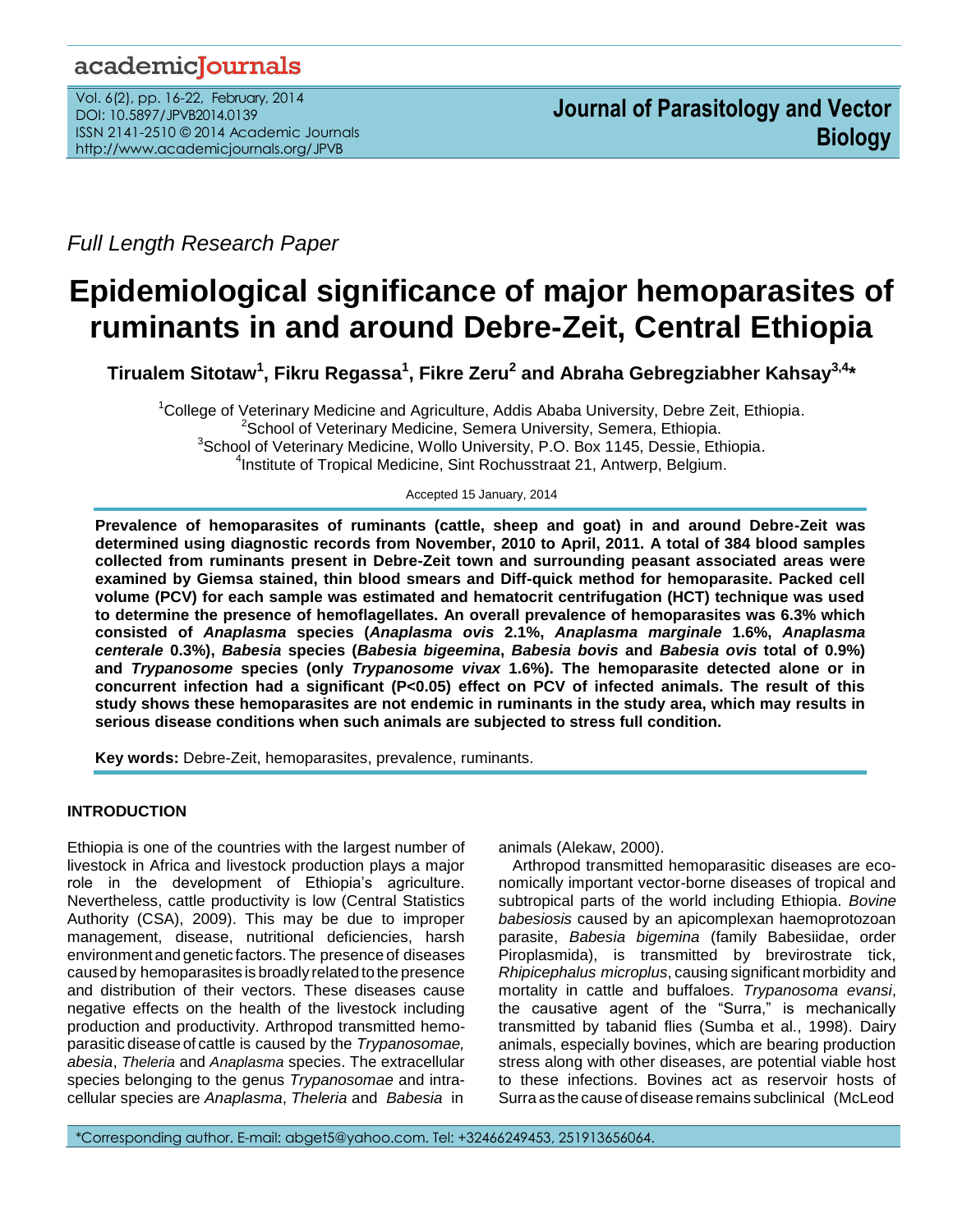and Kristjanson, 1999).

Animal trypanosomosis and its vectors occur in vast areas of the Sub-Saharan Africa with devastating impact on livestock productivity posing a serious threat to the livestock and communities. It constitutes the greatest single constraint to livestock and crop production by directly contributing to hunger, poverty, protein malnutrition and suffering of entire communities in Africa (WHO, 2002). Of the 165 million cattle found in Africa, only 10 million are found within the tsetse fly free belt, and these are mostly low producing breeds which are maintained on high drug management regimes to keep trypanosomosis (Jones and Dávila, 2001). The disease has economic importance due to loss of condition, reduction in milk yield, decrease capacity of work (Reghu et al., 2008).

Prevalence of the disease depends on the rate of exposure, availability of infected animals, the insect reservoir and seasons (Mottelib et al., 2005). In Ethiopia, quite a number of epidemiological studies have been conducted on cattle trypanosomosis and these epidemiological studies were carried out using conventional parasitological techniques such as dark phase buffy coat, thin and thick smear (Dagnachew et al., 2005; Sinshaw et al., 2006). It is the major constraints on livestock production and general agricultural development over an estimated area of 98,000  $\text{km}^2$  in the country (Solomon, 1980).

*Babesia* species are intra erythrocytic protozoal organisms spread by arthropods like ticks and biting flies transplacentally and by blood transfusion. Babesiosis is a tick born disease of domestic, wild and laboratory animals as well as humans caused by the genus *Babesia*. More than 100 known *Babesia* spp. have been identified which infect many types of mammalian host, out of these, 18 cause disease in domestic animals notably in cattle, sheep, goats, horses, pigs, dogs and cats. Almost any mammals, that serves as a host for a *Babesia* infected tick is a potential reservoir (Homer et al., 2000).

Anaplasmosis is a vector born infectious blood disease in cattle caused by the rickettsial parasites, *Anaplasma marginale* and *A. centrael*. It occurs primarily in worm tropical and subtropical areas. The disease is not contagious but transmitted most commonly by ticks. It can also be transmitted via contaminated surgical instruments, biting flies and mosquitoes. The intracellular parasites destroy the red blood cells. It causes anemia, fever, weight loss, breathlessness, uncoordinated movements, abortion and death (Centers for Disease Control and Prevention (CDC), 2009).

Development and transmission of hemoparasites by tick vectors are phenomena closely synchronized with the tick feeding cycle. In all known life cycles, initial infection of tick tissues occurs in midgut epithelial cells and transmission is effected as ticks feed after parasites have developed and multiplied in salivary glands. Many factors reviewed affect development and transmission of hemoparasites by ticks including age of ticks, artificial

temperature, climate and/or season, tick stage or sex, hemoparasite variation, concurrent infection of ticks with other pathogens, host cell susceptibility, transovarial transmission, effect of hemoparasites on tick biology, and the effect of infecting parasitemia level in cattle on infection rates in ticks. Four hemoparasites of cattle, *A. marginale*, *Cowdria ruminantium*, *Theileria parva*, and *Babesia* spp., are all dependent on ticks for biological transmission. *Babesia* is transmitted trans-ovarially, whereas the other three are transmitted transracially. Mechanical transfer of infective blood via formites and mouthparts of biting arthropods is also a major means of transmission for *A. marginale*, but not of the others. Potential control methods for hemoparasites include tick control, vaccines (against ticks and parasites), and drugs (against ticks and parasites). Successful application of control strategies will be dependent upon thorough understanding of parasite developmental cycles, biology of the tick vectors and the immune response of cattle to ticks and to hemoparasites (Kocan, 1995). The most effective control measures are targeted against both ticks and the hemoparasites.

In Ethiopia, various surveys have been carried out on distribution, abundance and prevalence of hemoparasite species on livestock in different regions of the country by various investigations (Adam et al., 1971) including trypanosomosis of ruminants, babesiosis in donkeys, and canine bebasiosis (Tolosa, 2010). Such investi-gations have been conducted in the different regions of the country like Ghibe, Asela, Wolayta, Bahirdar, Gondar, Debre Markos, Arbaminch, Tigray (Mekele), Kefa, West Gojjam, Upper Didesa valley, North Omo, Arjo, Wonago, Gore, Mizan Tefere, Debre-Zeit. The prevalence of trypanosomes in some studies, ranged from 20 to 40% and animal mortality was 16% (Tolosa, 2010). However, the detailed status of the hemoparasitic diseases in ruminants is not thoroughly studied in and around Debre-Zeit and information is so far scanty.

Therefore, the objectives of this study were to study the epidemiological significance of the main hemo-parasitic diseases in and around Debre-Zeit and to indicate the risk factors associated with distribution of hemoparasites in the study area.

## **MATERIALS AND METHODS**

## **Study area**

Debre-Zeit is located in Central Oromia regional state, at a distance of 47 km of the South Eastern part of Addis Ababa. It is the main city of Ada'a-Liban district, situated on two international trade routes, which are connected by Franco-Ethiopia Djibouti railway and Addis-Moyale Nairobi, intercontinental asphalted road transport route. This is the only gate for import/export of livestock and agricultural commodities besides other commercial goods, from or to international market (Central Agricultural Census Commission (CACC), 2003).

Debre-Zeit lies between 9° N latitude and 39° E longitude and an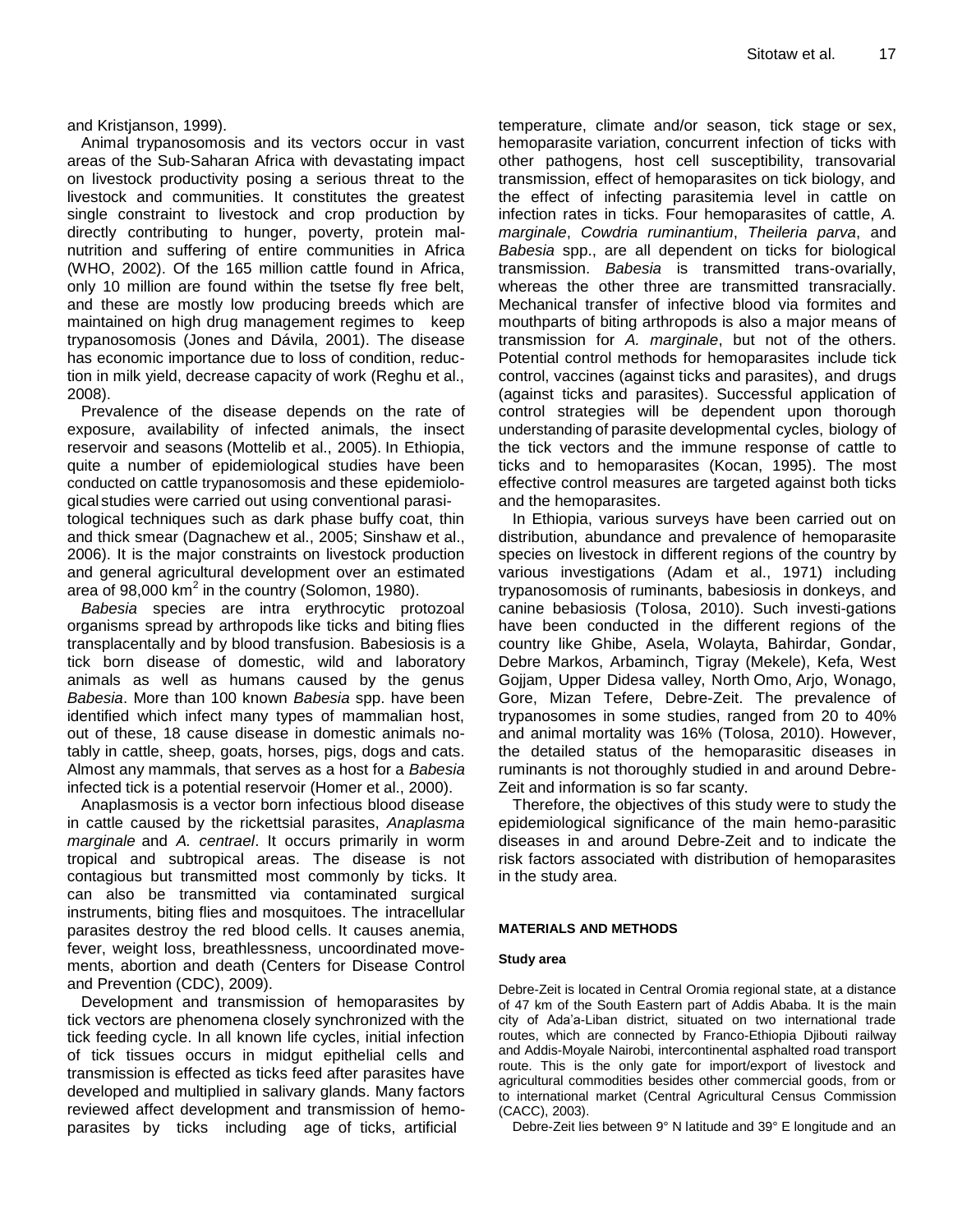**Table 1.** Prevalence of hemoparasitosis in ruminants on the basis of species of animals in and around Debre-Zeit, Ethiopia.

|               |                                | Laboratory test results                       |
|---------------|--------------------------------|-----------------------------------------------|
| Animal        | No. of animals<br>examined (%) | No. of animals positive<br>and prevalence (%) |
| <b>Bovine</b> | 177                            | 15(3.9)                                       |
| Ovine         | 180                            | 2(0.5)                                        |
| Caprine       | 27                             | 7(1.8)                                        |
| Total         | 384                            | 24(6.3)                                       |

altitude of 1860 meter above sea level (m.a.s.l). It has three agroecological locations, 6% Dega greater than 2000 m.a.s.l, 89% Woinadega greater than 1600 m.a.s.l, and 5% Kola greater than 1000 m.a.s.l. It gets an annual rainfall of 871 mm of which 80% is received during long rainy season starting from June to September and the remaining in short rainy season extending from March to May, and the dry season from October to February. The mean annual maximum and minimum temperature are 26 and 14°, respectively with a minimum relative humidity of 63.8% (NMSA, 2005).

#### **Study animals**

A total of 384 animals (local and cross breed) were randomly selected for infected and suspected cases, irrespective of their age, breed, sex and agro-ecological set. Mainly concerned animals came to Addis Ababa University, School of Veterinary Medicine open air clinic from and around Debre-Zeit town.

## **Study design**

A cross-sectional study was conducted on prevalence rates of hemoparasite infection of ruminants from November, 2010 to April, 2011 in and around Debre-Zeit.

## **Sample collection**

Blood sample was collected randomly from 177 bovines (local and cross breed), 27 caprine and 180 ovine, from ear-vein, at Addis Ababa University, School of Veterinary Medicine open air clinic.

## *Parasitological examination*

Blood samples collected directly from an ear-vein in a heparinized micro hematocrit capillary tube, thin blood smears were drawn, air dried, fixed (methanol 3 to 5 min) and stained by immersing in jar containing diluted 10% Giemsa solution for 30 min (Kaufman, 1996), and by Diff-quick staining for only 15 s, 5 times dip for each of the 3 types of staining containing jar and then examined under oil immersion ×100 magnification to identify the morphology and type of hemoparasites (Coles, 1986).

#### *Hematological examination*

Both parastaemic and aparastaemic blood samples were taken from the ear-vein in the heparinized capillary tubes (75  $\times$  1.2 mm). Each of the two tubes was filled to a height of 66 mm and one end sealed with crystaseal (Hauskyley Ltd. England). After centrifugation, 13000 rpm for 5 min packed cell volume was determined by using micro hematocrit reader, to estimate PCV for checking anemia (Woo, 1971). A separated Buffy coat smear was examined. The capillary tube was put at buffy coat junction with plasma and RBC and buffy coat was taken out on the slide, covered by cover slip and examined under low magnification or by WOO technique (Woo, 1971).

#### *Body condition evaluation and estimation of age*

On subjective basis, body condition score of animals were evaluated during sample collection. They were classified as emaciated, moderate and good based on anatomical parts and the flesh and fat cover at different body parts (Nicholson and Butterworth, 1986). The ages of the animals were estimated by history and as described by De-lahunta and Habel (1986).

## **Data analysis**

Data entry was made of Microsoft excel spread and the analysis was performed using chi-square of independence which was employed in the prevalence of hemoparasitic disease in ruminants with respect to sex, age as well as breed to determine the associated risk factors. Analysis of variance (ANOVA) (Thrusfield, 2005) was used to assess the difference in mean PCV% of the animals in hemoparasites infected and non-infected.

# **RESULTS**

Out of 384 blood samples examined (177 bovine, 27 caprine and 180 ovine species) which included 359 samples from the local breeds, 24 samples were found infected on different species of hemoparasites. Among the 25 samples from exotic cross breeds, none was found infected, this may be due to less number of animals included in the present study. The overall prevalence rate of hemoparasites in and around Debre-Zeit is 6.3%. This included 7 different types of hemoparasites. Out of 177 bovine samples, 15 were positive (3.9%), *A. marginale* 6 (1.6%), *A. centrale* 1 (0.3%), *Babesia bigemina* 1 (0.3%), *B. bovis* 1 (0.3%) and *Theleria vivax* 6 (1.6%); out of 27 caprine samples, 2 were positive *Anaplasma ovis* (0.3%) *Babesia ovis* 1 (0.3%) and 180 ovine samples *A. ovis* 7 (1.8%). The mean PCV of parasitized animals (21.4  $\pm$ 7.1) was significantly lower (P<0.05) than those of nonparasitized animals (27.7  $\pm$  6.9) during dry season (Table 8).

The overall prevalence of hemoparasitosis on the basis of species was 3.9, 0.5 and 1.8% in bovine, caprine and ovine species, respectively (Table 1). There was no statistically significant difference (P>0.05) in the prevalence of hemoparasites among the different species of animals examined. Table 2 indicates the species of hemoparasitosis detected and their relative frequencies. There was no statistically significant difference (P>0.05) between the prevalence of different species of hemoparasites encountered and species of animals examined.

Prevalence of hemoparasites in ruminants on the basis of age, sex, breeds and body conditions in the study area is indicated in Table 3. The species of hemoparasite and their relative frequencies in ruminants on sex basis in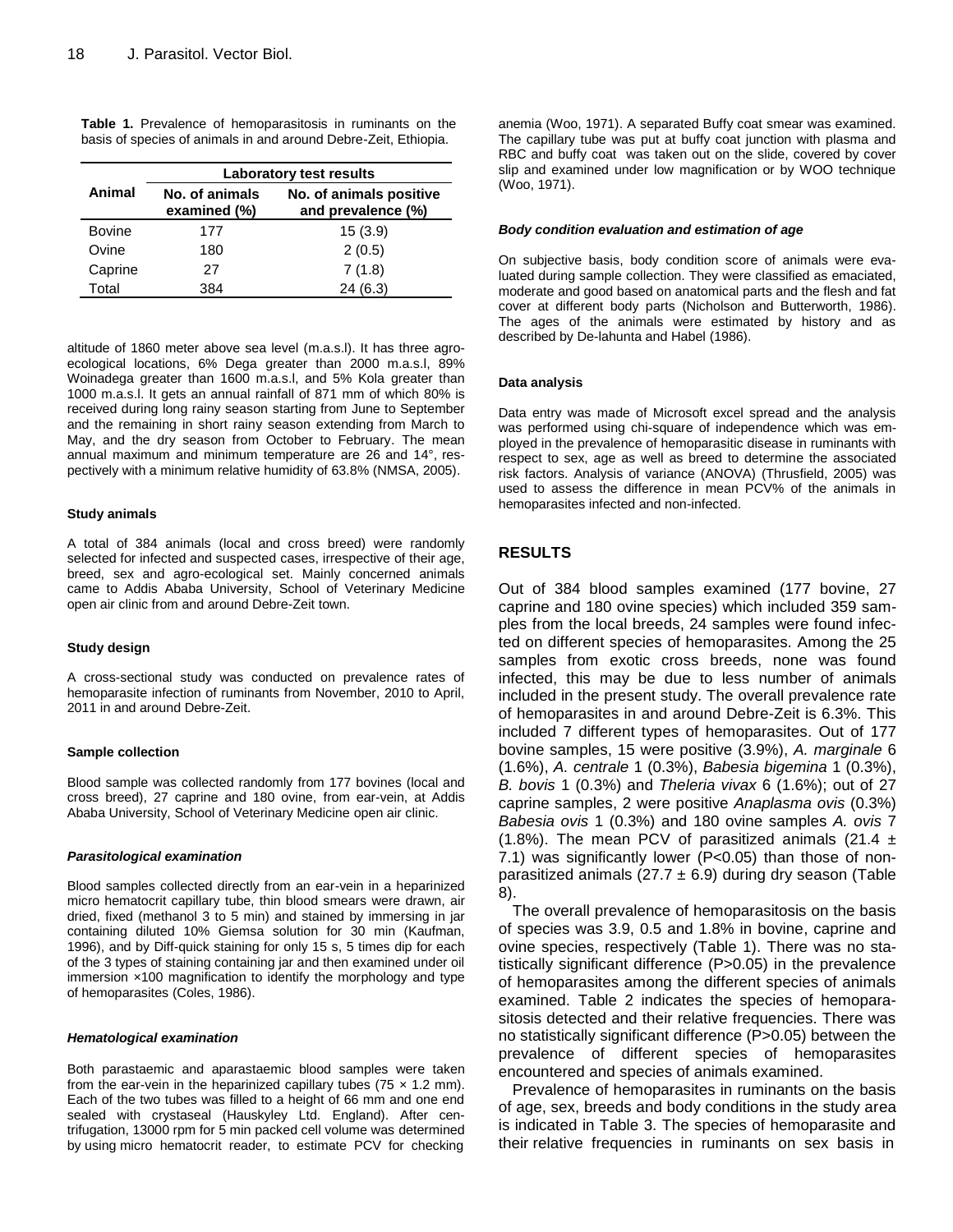|                                         |                     |                   |                | Species of parasites      |                        |                       |                 |
|-----------------------------------------|---------------------|-------------------|----------------|---------------------------|------------------------|-----------------------|-----------------|
| <b>Animal species</b><br>(No. examined) | A. marginale<br>(%) | A. central<br>(%) | A. ovis<br>(%) | <b>B.</b> bigemina<br>(%) | <b>B.</b> bovis<br>(%) | <b>B.</b> ovis<br>(%) | T. vivax<br>(%) |
| <b>Bovine (177)</b>                     | 6(1.6)              | 1(0.3)            | 0(0)           | 1(0.3)                    | 1 (0.3)                | 0(0)                  | 6(1.6)          |
| Ovine (180)                             | 0(0)                | 0(0)              | 7(1.8)         | 0(0)                      | 0(0)                   | 0(0)                  | 0(0)            |
| Caprine (27)                            | 0(0)                | 0(0)              | 1(0.3)         | 0(0)                      | 0(0)                   | 1(0.3)                | 0(0)            |
| Total                                   | 6(1.6)              | 1 (0.3)           | 8(2.1)         | 1(0.3)                    | 1(0.3)                 | 1(0.3)                | 6(1.6)          |

**Table 2.** Species of parasites and their relative frequencies of hemoparasitosis in ruminants in and around Debre-Zeit, Ethiopia.

**Table 3.** Prevalence of hemoparasitosis in ruminants on basis of age, sex, breed and body conditions in and around Debre-Zeit, Ethiopia.

| <b>Parameter</b> |           | No. of animals<br>examined | No. of animals positive<br>and prevalence (%) |
|------------------|-----------|----------------------------|-----------------------------------------------|
|                  | Adult     | 291                        | 15(3.9)                                       |
| Age category     | Young     | 93                         | 9(2.3)                                        |
| Sex              | Female    | 241                        | 11(2.9)                                       |
|                  | Male      | 170                        | 13(3.4)                                       |
| <b>Breed</b>     | Cross     | 25                         | 0(0)                                          |
|                  | Local     | 359                        | 24 (6.25)                                     |
|                  | Emaciated | 83                         | 14(3.6)                                       |
| Body condition   | Moderate  | 167                        | 5(1.3)                                        |
|                  | Good      | 134                        | 5(1.3)                                        |
| Total            |           | 384                        | 24 (6.25)                                     |

**Table 4.** Species of hemoparasites and their relative frequencies in ruminants on sex basis in and around Debre-Zeit, Ethiopia.

| Sex and No.  | Species of parasites |                |             |                 |                     |                  |              |  |  |
|--------------|----------------------|----------------|-------------|-----------------|---------------------|------------------|--------------|--|--|
| examined     | A. marginale (%)     | A. central (%) | A. ovis (%) | B. bigemina (%) | <b>B.</b> bovis (%) | $B.$ ovis $(\%)$ | T. vivax (%) |  |  |
| Female (214) | 1 (0.3)              | 0 (0)          | 5(1.3)      | 0(0)            | (0.3)               | 0(0)             | 4(1)         |  |  |
| Male (170)   | 5(1.3)               | (0.3)          | 3(0.8)      | 1(0.3)          | 0(0)                | 0(0)             | 2(0.5)       |  |  |
| Total (384)  | 6 (1.6)              | (0.3)          | 8(2.1)      | (0.3)           | (0.3)               | 1 (0.3)          | 6(1.6)       |  |  |

and around Debre-Zeit is shown in Table 4. There was no statistically significant difference (P>0.05) between the species of hemoparasites and their relative frequencies in ruminants on the basis of sex of examined animals. The species of hemoparasite and their relative frequencies in ruminants on breed basis in and around Debre-Zeit is shown in Table 5. There was statistically significant difference (P<0.05) between the species of hemoparasites and their relative frequencies in ruminants on the basis of breed of examined animals.

The species of hemoparasite and their relative frequencies in ruminants on body condition basis in and around

Debre-Zeit is shown in Table 6. There was a statistically significant difference (P<0.05) between the species of hemoparasites and their relative frequencies in ruminants on the basis of body condition of examined animals. The mean PCV of animals infected with different species of hemoparasites is shown in Table 7. There was a statistically significant difference (P<0.05) in the mean PCV of animals infected with different species of hemoparasites. A comparative value of mean PCV of parasiteamic and aparasiteamic ruminants in and around around Debre-Zeit is depicted in Table 8. There was a statistically significant difference (P<0.05) in the mean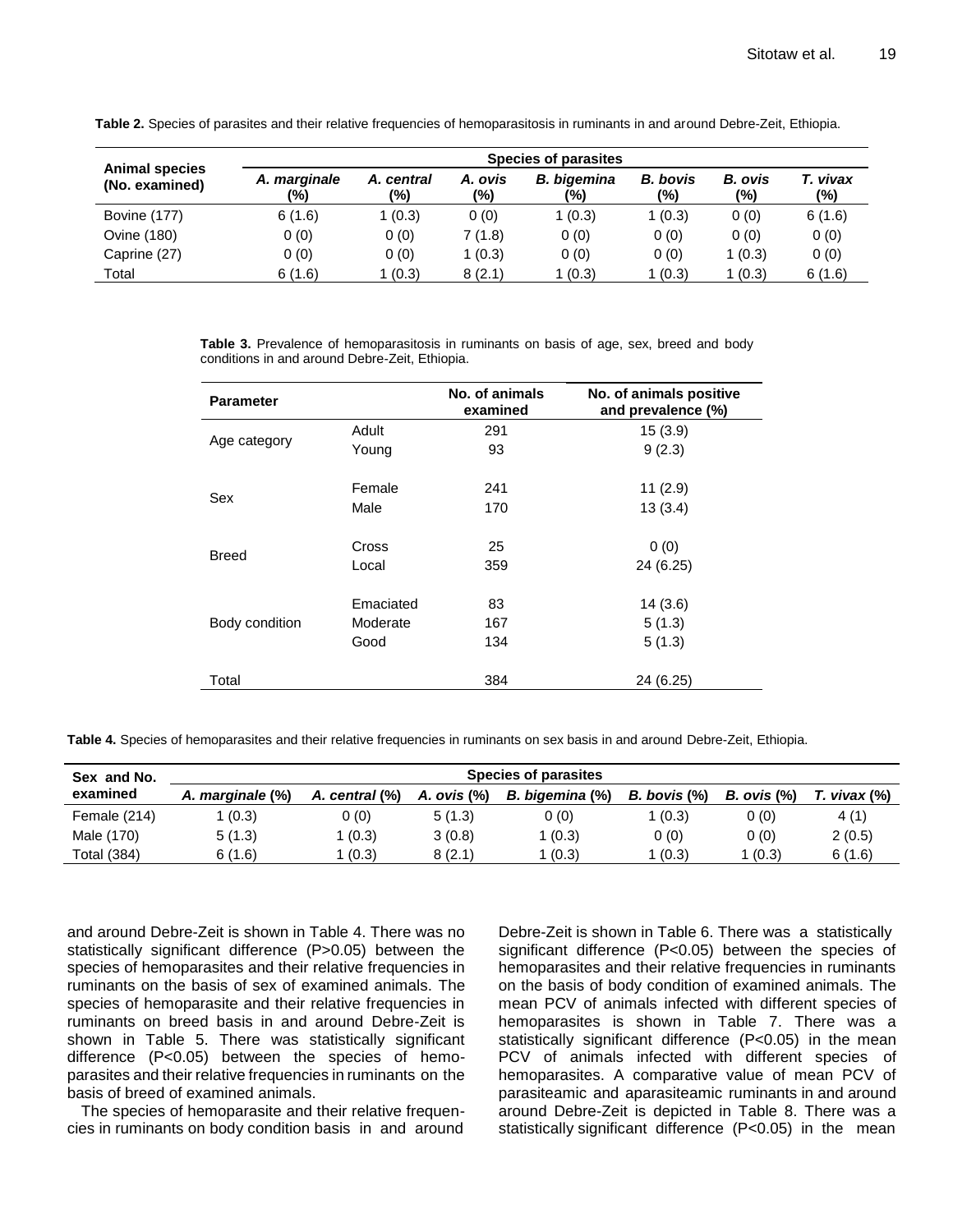|                                  |                     |                   |                | <b>Species of parasites</b> |                        |                       |                 |
|----------------------------------|---------------------|-------------------|----------------|-----------------------------|------------------------|-----------------------|-----------------|
| <b>Breed and</b><br>No. examined | A. marginale<br>(%) | A. central<br>(%) | A. ovis<br>(%) | <b>B.</b> bigemina<br>(%)   | <b>B.</b> bovis<br>(%) | <b>B.</b> ovis<br>(%) | T. vivax<br>(%) |
| Cross(25)                        | 0(0)                | 0(0)              | 0(0)           | 0(0)                        | 0(0)                   | 0(0)                  | 4(1)            |
| Local (359)                      | 6(1.6)              | 1(1.3)            | 8(2.1)         | 1(1.3)                      | 1(0.3)                 | 6(0)                  | 2(0.5)          |
| <b>Total (384)</b>               | 6(1.6)              | 1(0.3)            | 8(2.1)         | 1(0.3)                      | 1(0.3)                 | 1(1.6)                | 6(1.6)          |

**Table 5.** Species of hemoparasites and their relative frequencies in ruminants on the basis of breeds in and around Debre-Zeit, Ethiopia.

**Table 6.** Species of hemoparasites and their relative frequencies in ruminants based on body condition of the examined animals in and around Debre-Zeit, Ethiopia.

|                                                 |                     |                   |                | <b>Species of parasites</b> |                        |                |                 |
|-------------------------------------------------|---------------------|-------------------|----------------|-----------------------------|------------------------|----------------|-----------------|
| <b>Body condition score</b><br>and No. examined | A. marginale<br>(%) | A. central<br>(%) | A. ovis<br>(%) | <b>B.</b> bigemina<br>(%)   | <b>B.</b> bovis<br>(%) | B. ovis<br>(%) | T. vivax<br>(%) |
| Emaciated (83)                                  | 6(1.6)              | 1(0.3)            | 0(0)           | 1(0.3)                      | 0(0)                   | 1(0.3)         | 5(1.3)          |
| Good (167)                                      | 0(0)                | 0(0)              | 5(1.3)         | 0(0)                        | 0(0)                   | 0(0)           | 0(0)            |
| Moderate (134)                                  | 0(0)                | 0(0)              | 3(0.8)         | 0(0)                        | 1(0.3)                 | 0(0)           | 1(0.3)          |
| Total (384)                                     | 6(1.6)              | 1(0.3)            | 8(2.1)         | 1(0.3)                      | 1(0.3)                 | (1.6)          | 6(1.6)          |

|                                     |  |  |  | <b>Table 7.</b> Mean PCV of animals affected with different species of hemoparasites |  |  |
|-------------------------------------|--|--|--|--------------------------------------------------------------------------------------|--|--|
| in and around Debre-Zeit, Ethiopia. |  |  |  |                                                                                      |  |  |

| <b>Hemoparasite</b><br>species | Mean $(\%)$ | No. of animals<br>examined | <b>Standard</b><br>deviation |
|--------------------------------|-------------|----------------------------|------------------------------|
| A. marginale                   | 18.1        | 6                          | 5.2                          |
| A. central                     | 15          |                            |                              |
| A. ovis                        | 23.8        | 8                          | 10.9                         |
| B. bigemina                    | 21          |                            |                              |
| B. bovis                       | 22.5        |                            | -                            |
| B. ovis                        | 18          |                            |                              |
| T. vivax                       | 23.1        | 6                          | 2.7                          |
| Total                          | 27.4        | 24                         | 7.1                          |

**Table 8.** Mean PCV of parasiteamic and aparasiteamic ruminants in and around Debre-Zeit, Ethiopia.

| Laboratory test result | Mean PCV (%) | No. of animals examined Standard deviation |     |
|------------------------|--------------|--------------------------------------------|-----|
| Aparasitemic           | 27.7         | 360                                        | 6.9 |
| Parasitemic            | 21.4         | 24                                         | 71  |
| Total                  | 27.4         | 384                                        |     |

PCV of parasiteamic and aparasiteamic ruminants.

# **DISSCUSION**

In this study, the overall prevalence rate of hemoparasites in ruminants was found to be 6.3%. These results disagree with 25.7% in North-Central Nigeria by Kamani et al. (2010). Trypanosomosis 1.6% consist of only *T. vivax* and tick born hemoparasitosis 4.9% including *A. marginale* (1.6%), *A. centerale* (0.3%), *A. ovis* (2.1%), *B. bigemina* (0.3%), *B. bovis* (0.3%), *B. ovis* (`0.3%). The present results are comparable with different figures reported from different tsetse infected regions of Ethiopia. Trypanosomosis, 51.1% in West Ethiopia (Terefa, 2008),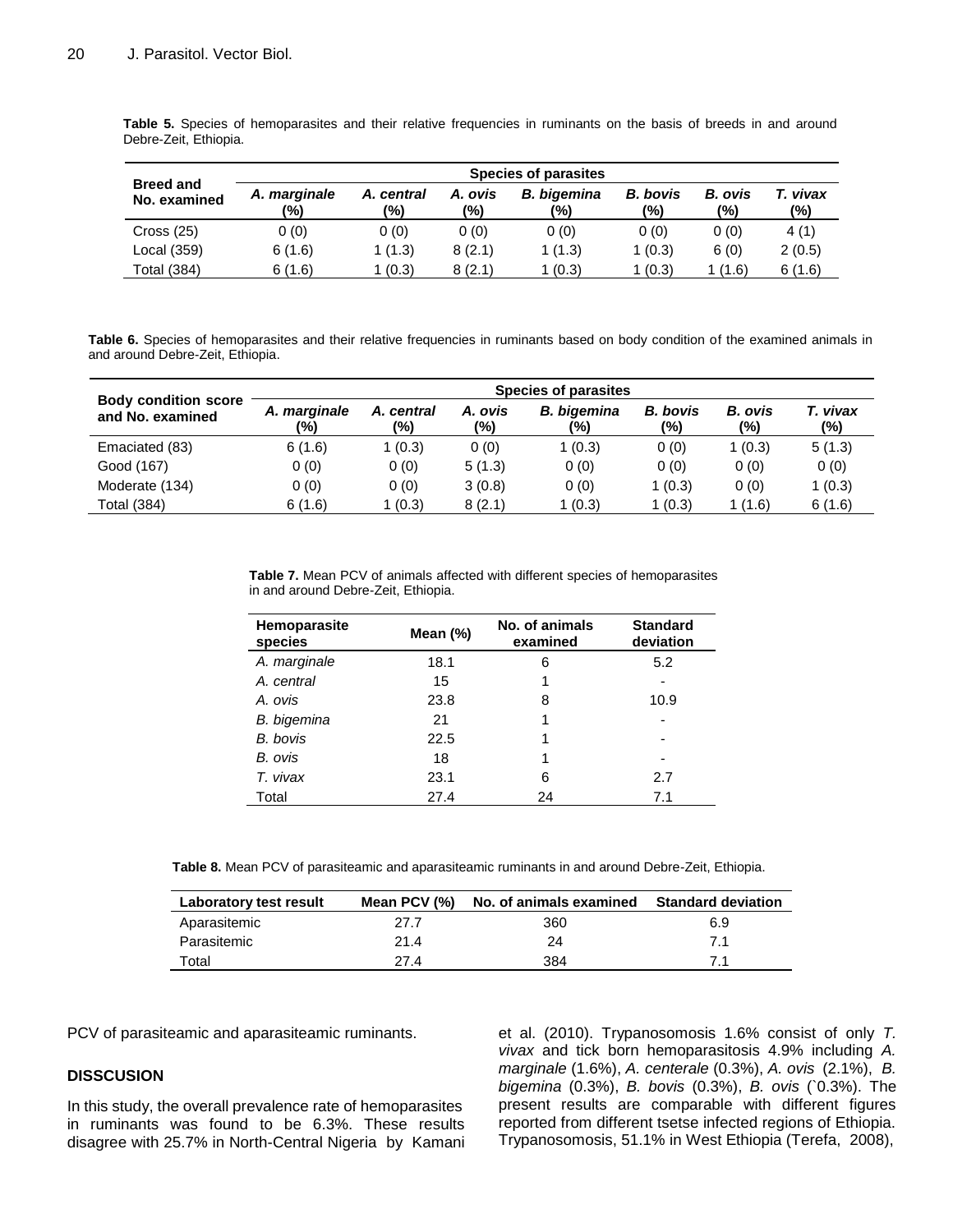21% in Southern rift valley areas (Bekele et al., 2010), 17.2% in Metekele (Afework et al., 2000), 17.5% in the Upper Dedessa valley (Afework et al., 2000) and tick born hemoparasitosis 2.1% (Terefa, 2008) and 17% in other African country, Nigeria (Kamani et al., 2010). Furthermore, the study indicates that *A. ovis* 2.1% was the predominant hemoparasite species detected by Giemsa staining and Diff-quick methods as compared to other hemoparasite in the study animals. *A. ovis* infection rate in small ruminants more in sheep (1.8%) as compared to goats (0.3%) in this report.

In the present study, the prevalence rate of babesiosis was lower in the study area (only 0.6%). So results of the present study are not in agreement with previous study by Yismashewa (2005) in Decha Woreda Southern Ethiopia and Seyoum (2007) in Kobo and Girana valley in Amhara region. They reported high prevalence in those areas. The earlier studies were conducted during the late dry and early rainy season but in the present study all sample collected at the dry season. This implies that crucial factors influenced the rate and seasonal variation of vectors, high humidity and temperature. In general, prevalence intensity rate of tick born hemoparasitic disease infestation were generally low during dry season and higher in rainy season (Solomon et al., 2003).

The prevalence rate of hemoparasitism was generally slightly higher in male than female animals in the present study and this can be due to the fact that male animals work exposed in different areas which tends to increase chance of contact with the vectors of these disease as compared to female, disagree with Kamani et al. (2010). The lower prevalence in young animals compared to adults can be attributed to restricted grazing of young animals which tends to reduced their chance of contact with the vectors of these diseases. There was significant difference between the prevalence in local and exotic cross breed of cattle in management practices, where the exotic cross breeds receive more attention in terms of ecto parasite control and feed supplementation and it can be less number of exotic cross breed animals included in this study. The mean PCV of non-infected animals was significantly higher (p<0.05) than that of animals with one or more parasites during dry season, which may be related to confounding factors like scarcity of good quality feeds and stress of trekking experienced by most pastoral animals during the dry season of feeds (Obi and Anosa, 1980); this report agree with the previous study (Kamani et al., 2010).

Hemoparasitosis infection in the study animals was statistical significant on basis of body condition of the studied animals and breeds of animals. Also, there was no significant difference between age, sex and species of animals. Moreover, as one of the predominant clinical infestations of hemoparasitosis is anemia and had significant difference lower mean PCV as compared to non-infected animals by hematocrit PCV% determination. This finding indicates that anemia is good indicator for infection with hemoparasites (*Trypanosomae, Babesia, Anaplasma*)

than the body condition score of the animals. The anemia could be due to the hemopasites as it has been also indicated by (Laha and Sasmal, 2008) that anemia could be apparent in infected animals as a result of production of haemolysin by trypanosomes resulting into haemolysis of RBCs and extra vascular destruction of RBCs. This destruction may be through the erythro-phagocytosis or may be immune mediated. Depression of erythropoiesis and non-specific factors, which increase red cell fragility, may also be responsible for anemia.

The body condition of infected animals were statically significant (P<0.05) as compared to non-infected animals. Loss of body condition not always associated with this disease, can be other chronic disease of other parasitic, bacterial, viral and nutrition deficiency or poor management systems of the farm animals. This study was partly conducted in and around Debre-Zeit town. Thus, it is an area where no tsetse fly was reported and the trypanosome species detected in this area is mainly *T. vivax*, one of the trypanosome species that can be trans-mitted mechanically by biting flies and cyclically by tsetse flies. In the present study, this *Trypanosoma* species is present solely in bovine, but the small ruminants were suspected by this blood parasite. However, in the study area no tsetse flies were reported.

The present report confirms the presence of carrier populations of hemoparasite infected animals which both serve as reservoir of infection for *Trypanosoma* and tick vector and susceptible livestock, and has the potential for clinical relapse under stressful conditions, this report agree with the previous studies conducted in other countries (Sharma et al., 2013; Kamani et al., 2010; Singla et al., 2007).

# **ACKNOWLEDGEMENTS**

The authors appreciate the support by Addis Ababa University. The willingness and cooperation of flock owners were an indispensable input for the accomplishment of this work. All contributions and supports are gratefully acknowledged.

# **REFERENCES**

- Adam KMG, Paul J, Zaman V (1971). Medical and veterinary protozology. Churchill Livingstone. Edinburgh and London.
- Afewerk Y, Clausen PH, Abebe G, Tilahun G, Mehlitz D (2000). Multiple-drug resistant *Trypanosoma congolense* populations in village cattle of Metekel District, North-West Ethiopia. Acta Trop. 76(3):231-238.
- Alekaw S (2000). Distribution of ticks and tick born diseases at Metekel ranch, Ethiopia. J. Ethiop. Vet. Assoc. 4:40-60.
- Bekele J, Asmare K, Abebe G, Ayelet G, Gelaye E (2010). Evaluation of Deltamethrin applications in the control of tsetse and trypanosomosis in the Southern rift valley areas of Ethiopia. Vet. Parasitol. 168(3- 4):177-184.
- Central Agricultural Census Commission (CACC) (2003). Statistical report on livestock farm implements. Ethiopian agricultural sample enumeration, 2001/2, Addis Ababa.
- Centers for Disease Control and Prevention (CDC) (2009). Anaplasmosis,